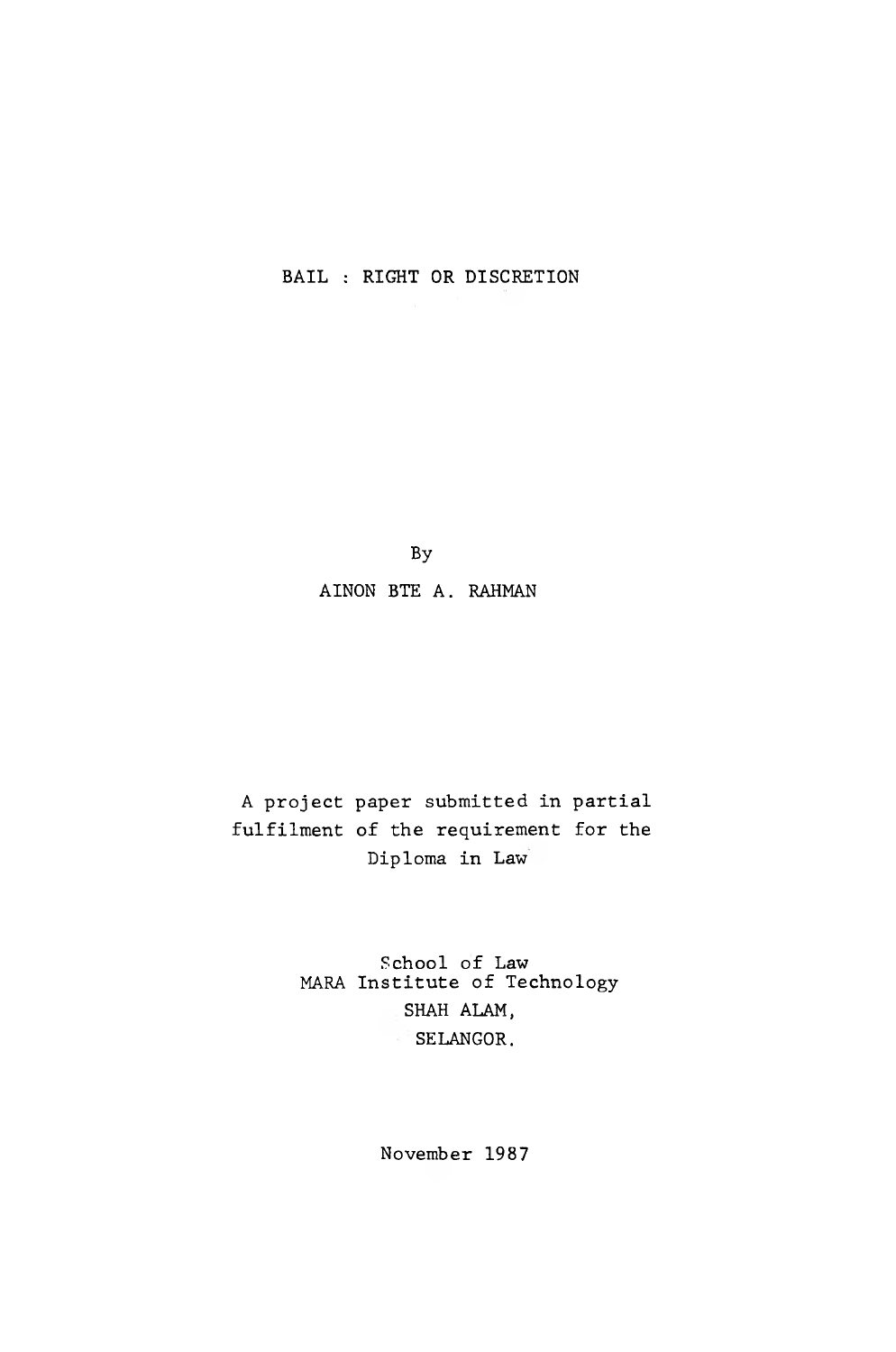"Imprisonment is the restraint of a man's liberty whether it be in the open field, or in the stocks or cage in the street, or in a man's own house, as well as in the common goal. And in all these places the party so restrained is said to be a prisoner, so long as he hath not his liberty freely to go at all times to all places whither he will, without bail or mainprize."

Winfield (Law of Torts)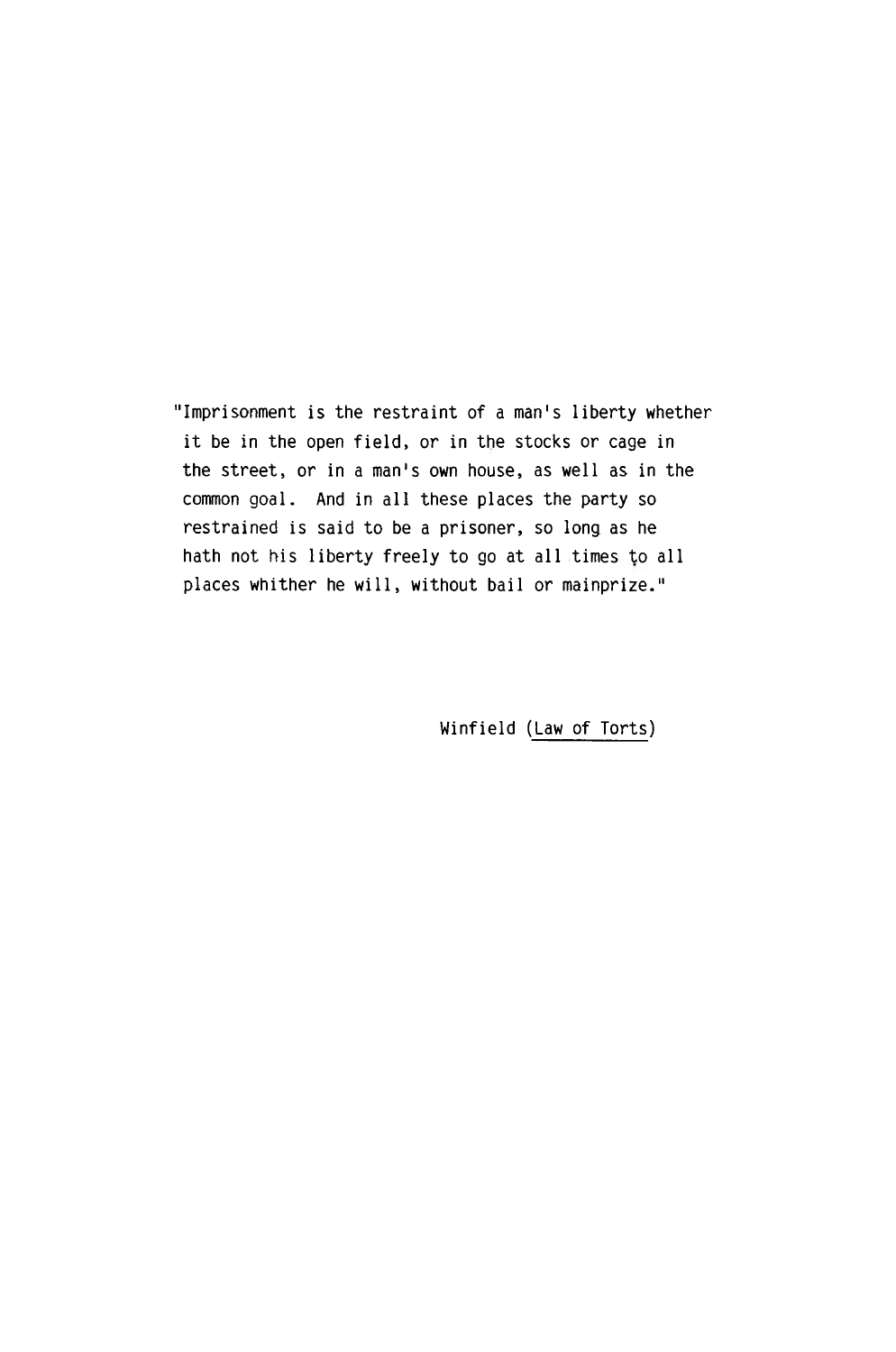## PREFACE

In Malaysia, there are indeed an excessive number of remand prisoners who are swelling the country's prison as well as police lock-ups as opposed to being released on bail while awaiting trial. These pre-trial detainees were remanded despite the fact that the law presumed them to be innocent until proven quilty.

The high rate of pre-trial detention certainly seemed to warrant an investigation to determine both the causes and consequences of pre-trial detention. Thus, it significant that due to the unsatisfactory conditions of pre-trial detention,has urged the courts to increase the use of bail as much as possible or at least reduce the period of custody before trial.

The granting or denial of bail in Malaysia has in effect remained a dicretionary function of the judiciary. This discretion vested to the authorities concerned must be exercised judicially and not arbitrary although the granting or rejecting of bail is the prerogative of the courts. If the courts become too strict, perhaps thousands of innocent people will find themselves detained in custody for an excessive period. That would make useless of the presumption of innocence. On the other hand, if the Magistrates and Judges are too lenient, there is a grave danger that serious whereby public interest will be interfered with the continuance of criminal acts done by the people who have been released on bail.

 $-1$  -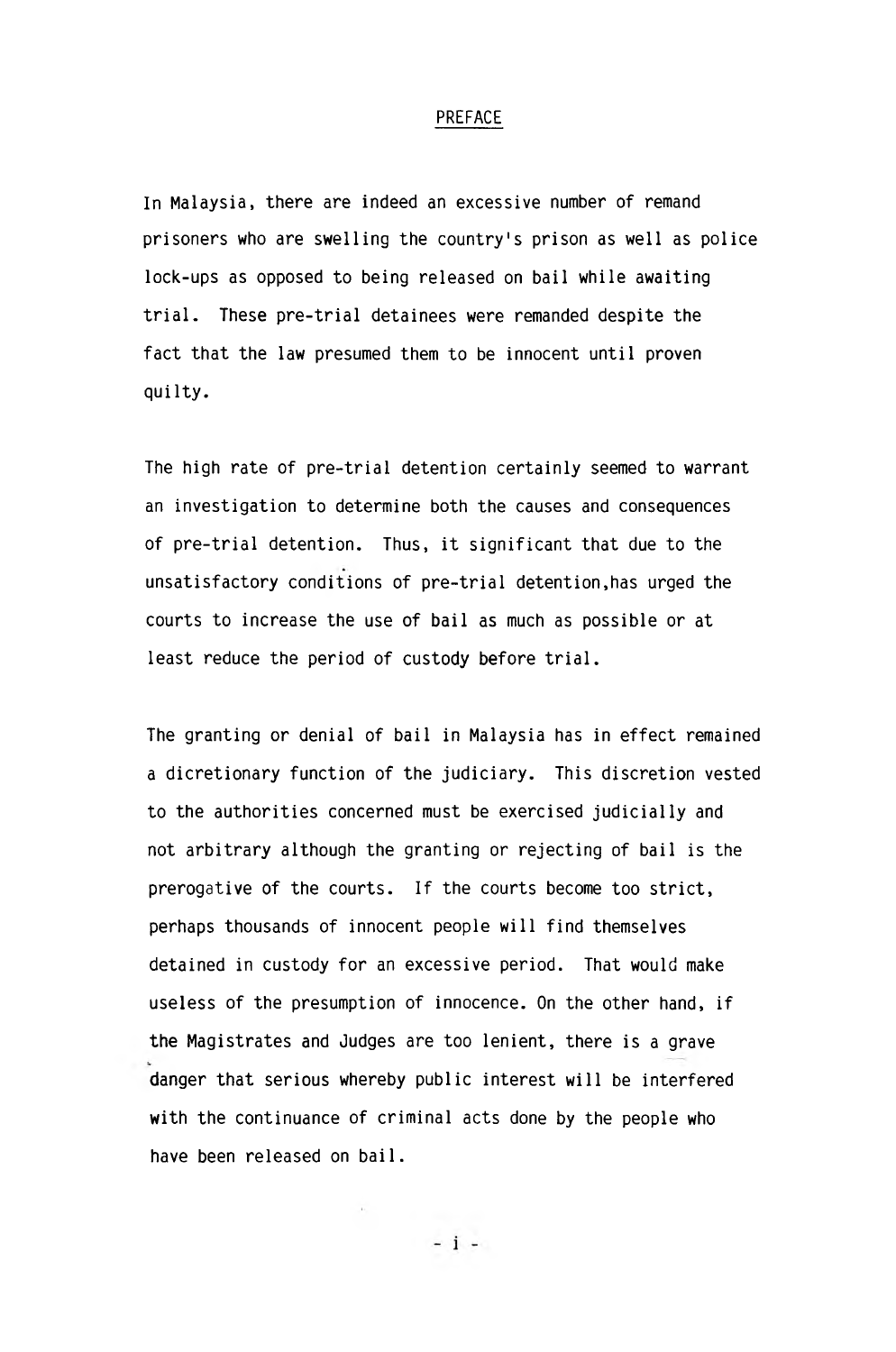We may wonder why such a right is preserved in our administration of justice, namely, in respect of criminal procedure. As a democratic country, the Malaysian Constitution has made various important provisions relating to fundamental liberties. These rights are conferred upon every citizen of the country. The position is quite similar in respect of an accused person. Indeed, an accused person is presumed by law to be innocent until proven guilty, and, as a result he should be entitled to his freedom before trial. This presumption will be given its utmost affect if all accused person are set at liberty pending their trails although it may sound impossible in the age of public interest. If bail is refused, it may result in more than a temporary deprivation of liberty.

The institution of bail has always been hailed as a device which has the primary object of providing freedom to an accused person. In other words, bail should be the rule and its refusal the exception. It, therefore, complies with the rules of natural justice which denotes that justice is not only has to be done, but also must seen to be done.

## Scope of study

A substantial portion of this brief study has been devoted to the determination, analysis and the evaluation of the various factors that govern the exercise of the discretion in allowing or refusing bail by judicial and police officers in Malaysia.